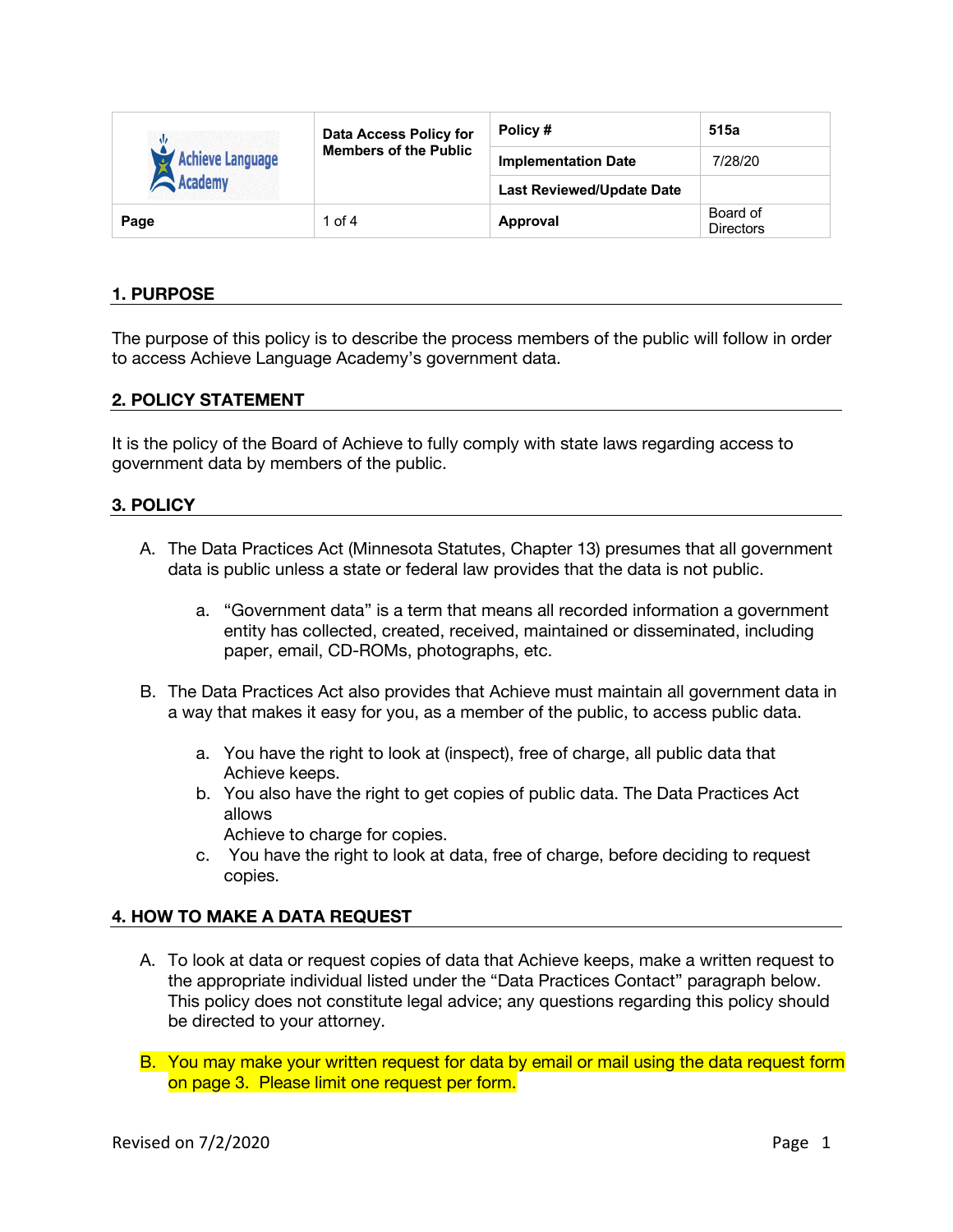- C. If you choose not to use the data request form, your written request should include:
	- a. That you, as a member of the public, are making a request for data under the Data Practices Act, Minnesota Statutes, Chapter 13;
	- b. Whether you would like to look at the data, get copies of the data, or both; and
	- c. A clear description of the data you would like to inspect or have copied.
- D. Achieve cannot require you, as a member of the public, to identify yourself or explain the reason for your data request. However, depending on how you want Achieve to process your request (if, for example, you want Achieve to mail you copies of data), Achieve may need some information about you. If you choose not to provide any identifying information, Achieve will provide you with contact information so you may check on the status of your request. In addition, please keep in mind that if Achieve does not understand your request and has no way to contact you, Achieve will not be able to begin processing your request.

# **5. HOW ACHIEVE CHARTER SCHOOL RESPONDS TO A DATA REQUEST**

- **A.** Upon receiving your written request, Achieve will work to process it.
	- **a.** If Achieve does not have the data, you will be notified in writing as soon as reasonably possible.
	- **b.** If Achieve has the data, but the data is not public, you will be notified in writing as soon as reasonably possible and state which specific law says the data is not public.
	- **c.** If Achieve has the data, and the data is public, Achieve will respond to your request appropriately and promptly, within a reasonable amount of time by doing one of the following:
		- **i.** Achieve will arrange a date, time, and place to inspect data, for free, if your request is to look at the data; or
		- **ii.** Achieve will provide you with copies of the data as soon as reasonably possible.
- **B.** You may choose to pick up your copies, or Achieve will mail or fax them to you. If you want Achieve to send you the copies, you will need to provide an address or fax number. Achieve will provide electronic copies (such as email or CD-ROM) upon request if Achieve maintains the data in electronic format. Information about copy charges is described below. This policy does not constitute legal advice; any questions regarding this policy should be directed to your attorney.
- **C.** If you do not understand some of the data (technical terminology, abbreviations, or acronyms), please notify Achieve. Achieve will provide an explanation if you ask.
- **D.** The Data Practices Act does not require Achieve to create or collect new data in response to a data request if Achieve does not already have the data, or to provide data in a specific form or arrangement if Achieve does not keep the data in that form or arrangement. (For example, if the data you request are on paper only, Achieve is not required to create electronic documents to respond to your request.) If Achieve agrees to create data in response to your request, Achieve will work with you on the details of your request, including cost and response time.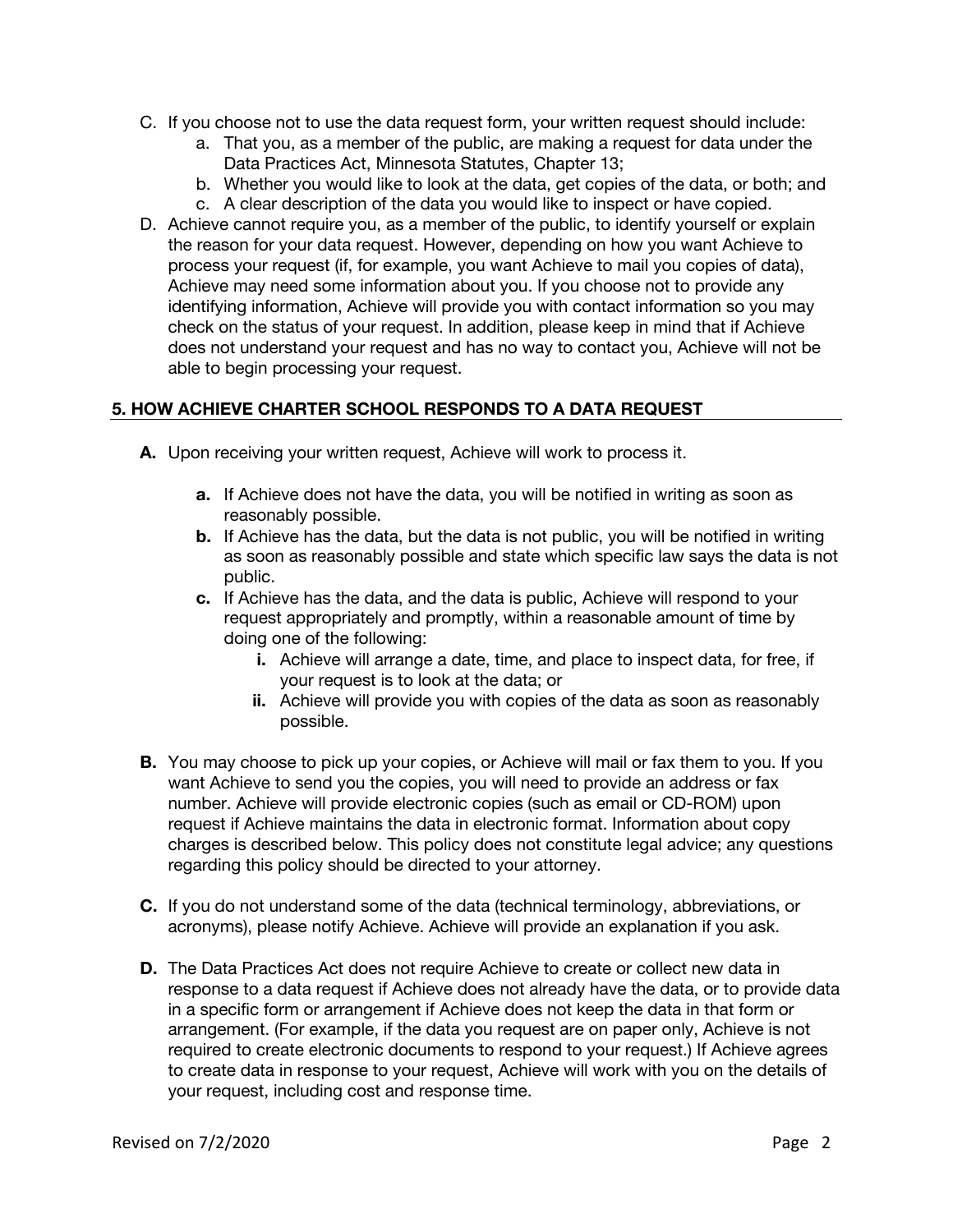**E.** In addition, the Data Practices Act does not require Achieve to answer questions that are not requests for data.

#### **6. REQUESTS FOR SUMMARY DATA**

Summary data is statistical records or reports that are prepared by removing all identifiers from private or confidential data on individuals. The preparation of summary data is not a means to gain access to private or confidential data. Achieve will prepare summary data if you make your request in writing and pre-pay for the cost of creating the data. Upon receiving your written request (you may use the data request form below), Achieve will respond within ten business days with the data or details of when we receive the request.

## **7. DATA PRACTICES CONTACTS**

Responsible Authority of: Executive Director, Achieve Language Academy 2169 Stillwater Avenue St. Paul, MN 55119

P: 651-738-4875 F: 651-738-88268 Info@achievemn.org

# **8. COPY COSTS – MEMBERS OF THE PUBLIC**

- **A.** Achieve charges members of the public for copies of government data. These charges are authorized under Minnesota Statutes, §13.03, subdivision 3(c).
- **B.** You must pay for the copies before Achieve will give them to you. This policy does not constitute legal advice; any questions regarding this policy should be directed to your attorney.
	- **a.** For 100 or Fewer Paper Copies. 100 or fewer pages of black and white, letter or legal size paper copies cost 25¢ for a one-sided copy, or 50¢ for a two-sided copy.
	- **b.** Most Other Types of Copies- Actual cost.
		- **i.** The charge for most other types of copies, when a charge is not set by statute or rule, is the actual cost of searching for and retrieving the data, and making the copies or electronically transmitting the data (e.g. sending the data by email).
		- **ii.** In determining the actual cost of making copies, Achieve factors in employee time, the cost of the materials onto which we are copying the data (paper, CD, DVD, etc.), and mailing costs (if any).
		- **iii.** If your request is for copies of data that Achieve cannot reproduce itself, such as photographs, you will be charged the actual cost Achieve must pay an outside vendor for the copies.
		- **iv.** The cost of employee time to search for data, retrieve data, and make copies is \$25.00 per hour. If, because of the subject matter of your request, Achieve finds it necessary for a higher-paid employee to search